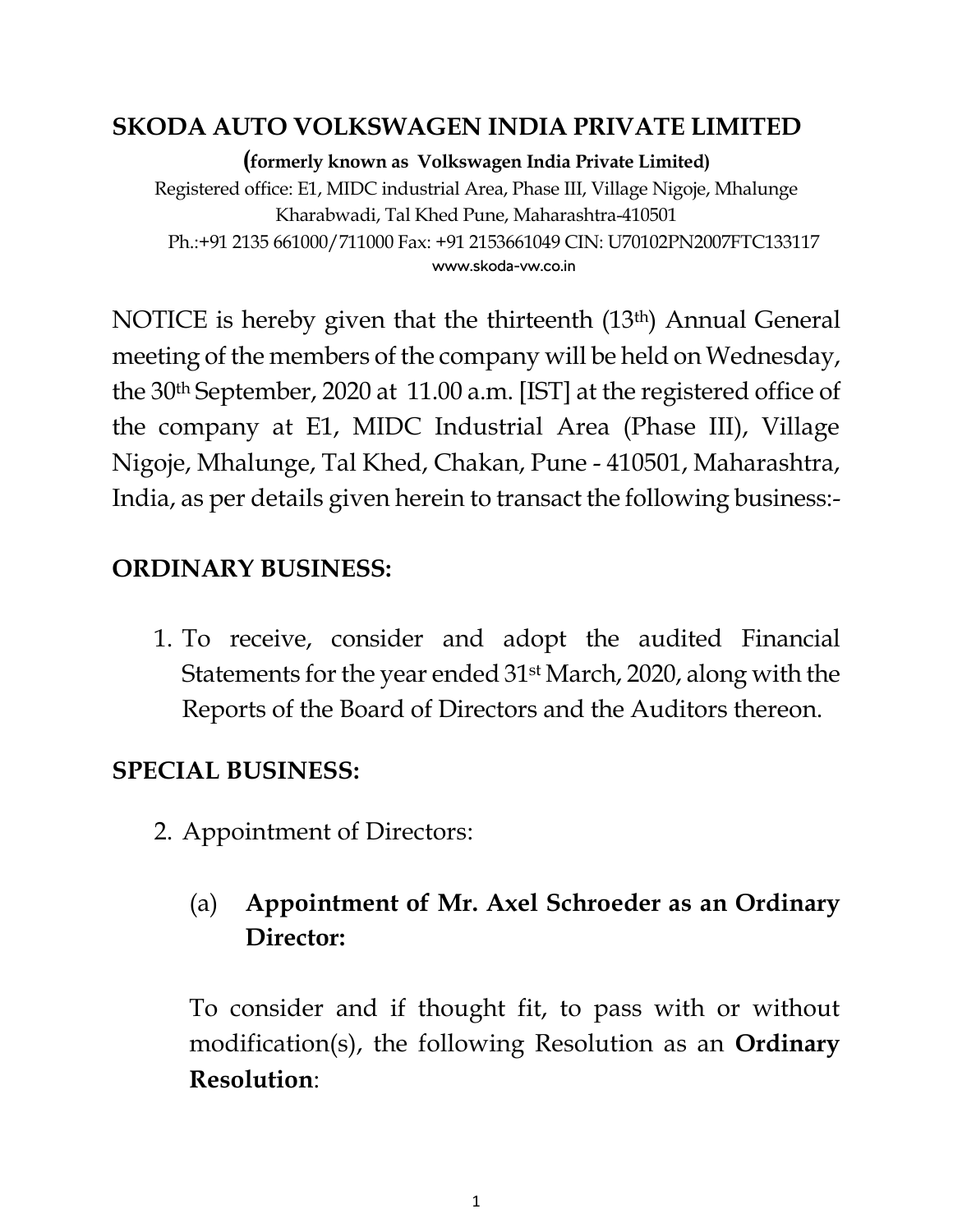"**RESOLVED THAT** pursuant to the provisions of section 152 of the Companies Act, 2013, and the rules framed thereunder and other applicable provisions of the said Act, and/or any amendment or re-enactment thereof, as applicable, and the provisions of the Articles of Association of the company, and such other approvals as may be necessary and applicable, the consent of the members of the company be and is hereby accorded for approval to the appointment of Mr. Axel Schroeder [DIN 08577522] as a Director of the Company with immediate effect.

**RESOLVED FURTHER THAT** Mr. Axel Schroeder shall be a non-executive Director on the Board of the Company.

**RESOLVED FURTHER THAT** Mr. Anoop Pillai, Company Secretary, and or any other director of the company, be and are hereby severally authorized to file the necessary forms with the Registrar of Companies, Maharashtra, and to make necessary entries in the statutory registers of the company and to do all such acts, deeds and things as may be deemed necessary for giving effect to the above resolution."

(b) **Appointment of Mr. Stanislav Chromec as an Ordinary Director:**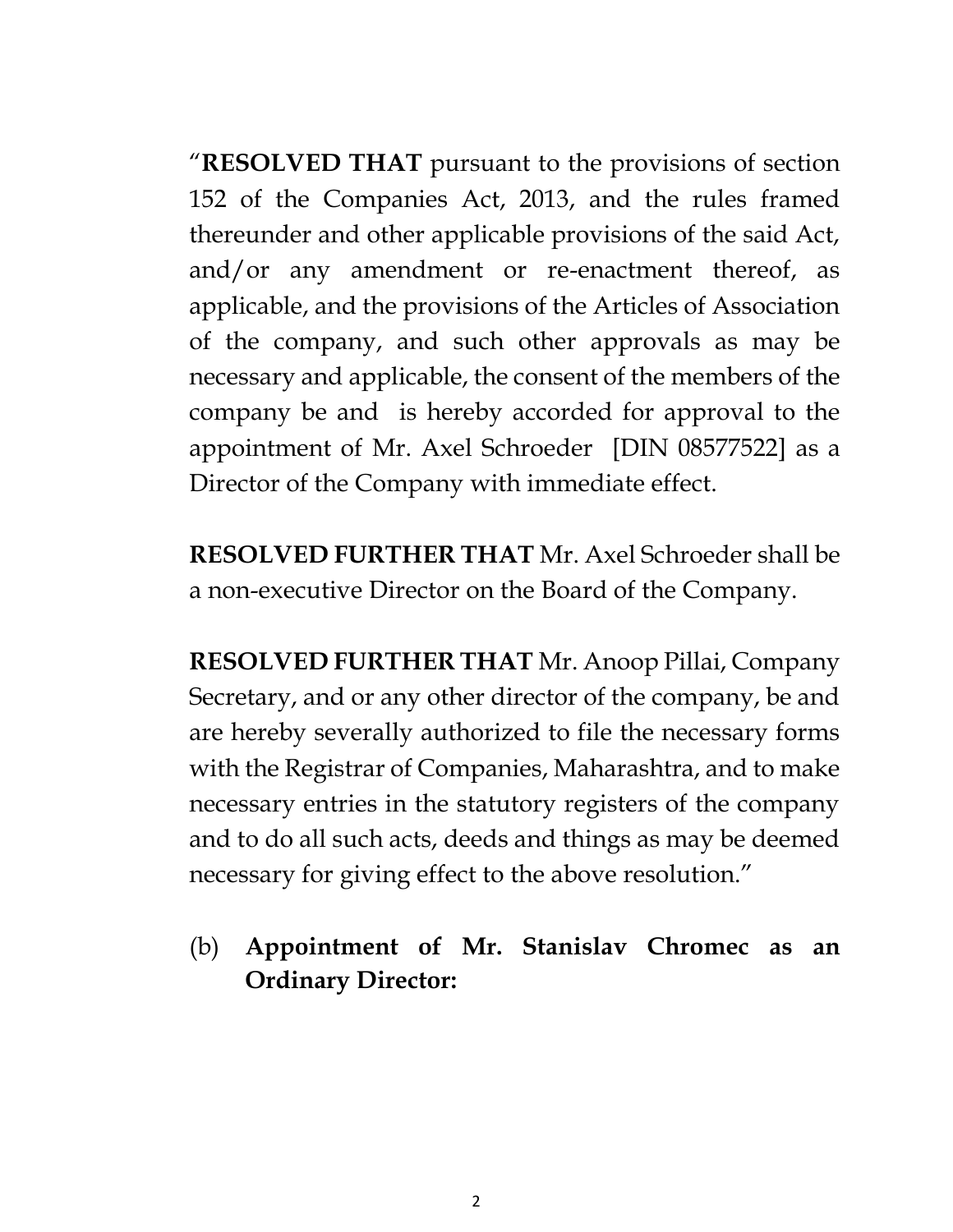To consider and if thought fit, to pass with or without modification(s), the following Resolution as an **Ordinary Resolution**:

"**RESOLVED THAT** pursuant to the provisions of section 152 of the Companies Act, 2013, and the rules framed thereunder and other applicable provisions of the said Act, and/or any amendment or re-enactment thereof, as applicable, and the provisions of the Articles of Association of the company, and such other approvals as may be necessary and applicable, the consent of the members of the company be and is hereby accorded for approval to the appointment of Mr. Stanislav Chromec [DIN 08565133] as a Director of the Company with immediate effect.

**RESOLVED FURTHER THAT** Mr. Stanislav Chromec shall be a non-executive Director on the Board of the Company.

**RESOLVED FURTHER THAT** Mr. Anoop Pillai, Company Secretary, and or any other director of the company, be and are hereby severally authorized to file the necessary forms with the Registrar of Companies, Maharashtra, and to make necessary entries in the statutory registers of the company and to do all such acts, deeds and things as may be deemed necessary for giving effect to the above resolution."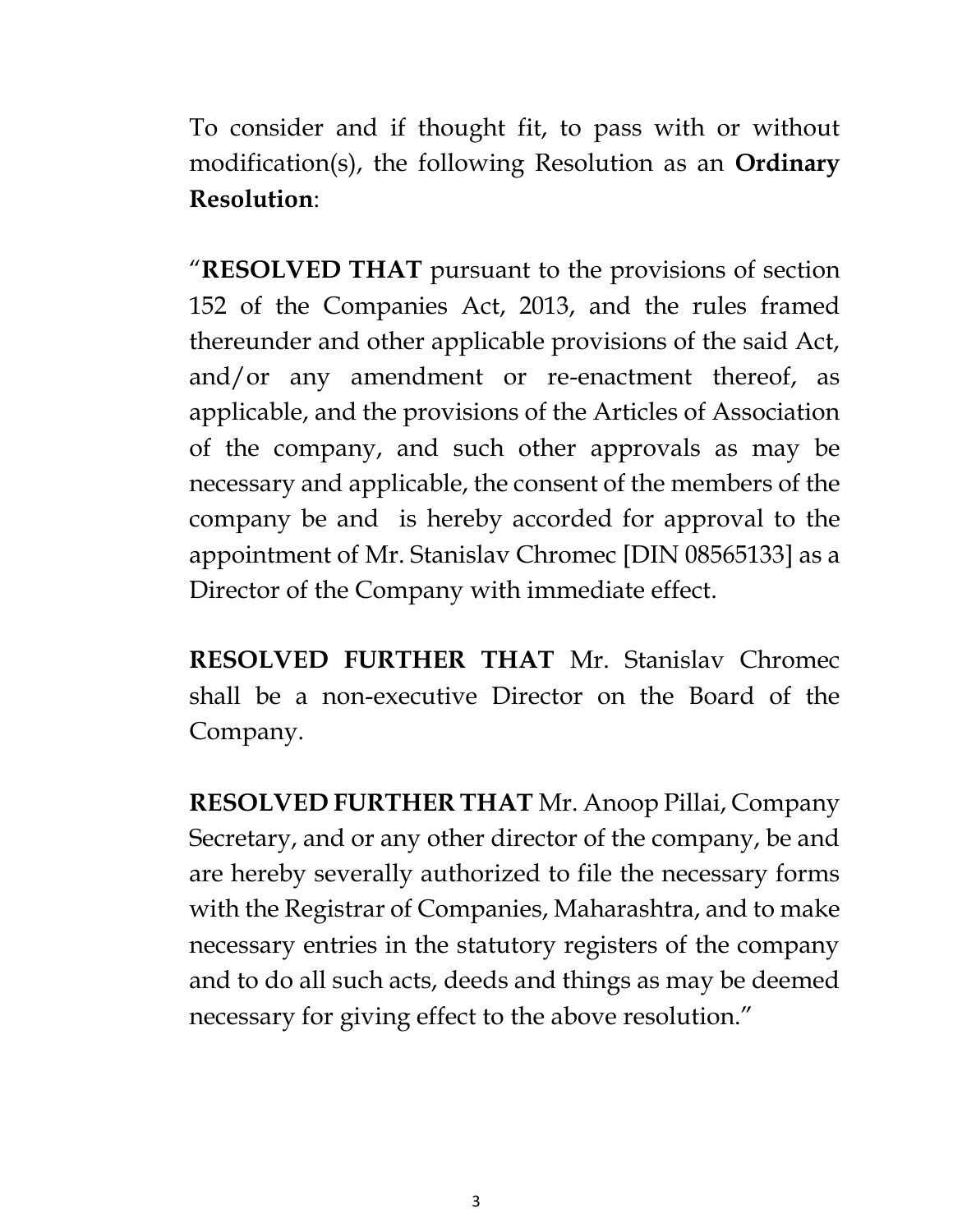### (c) **Approval for appointing Mr. Steffen Knapp as a Director:**

To consider and if thought fit, to pass with or without modification(s), the following Resolution as an **Ordinary Resolution**:

"**RESOLVED THAT** pursuant to the provisions of Companies Act 2013, and the rules framed thereunder, and the applicable provisions of the Articles of Association of the company, Mr. Steffen Knapp (DIN: 07944544), who was appointed as an Additional Director by the Board on 21st September, 2020, and who holds office upto the date of this Annual General Meeting, be and is hereby appointed as a Director with immediate effect.

"**RESOLVED FURTHER THAT** any of the Directors and/or the Company Secretary be and are hereby severally authorized to do such acts and deeds as may be necessary to bring the above resolution into effect"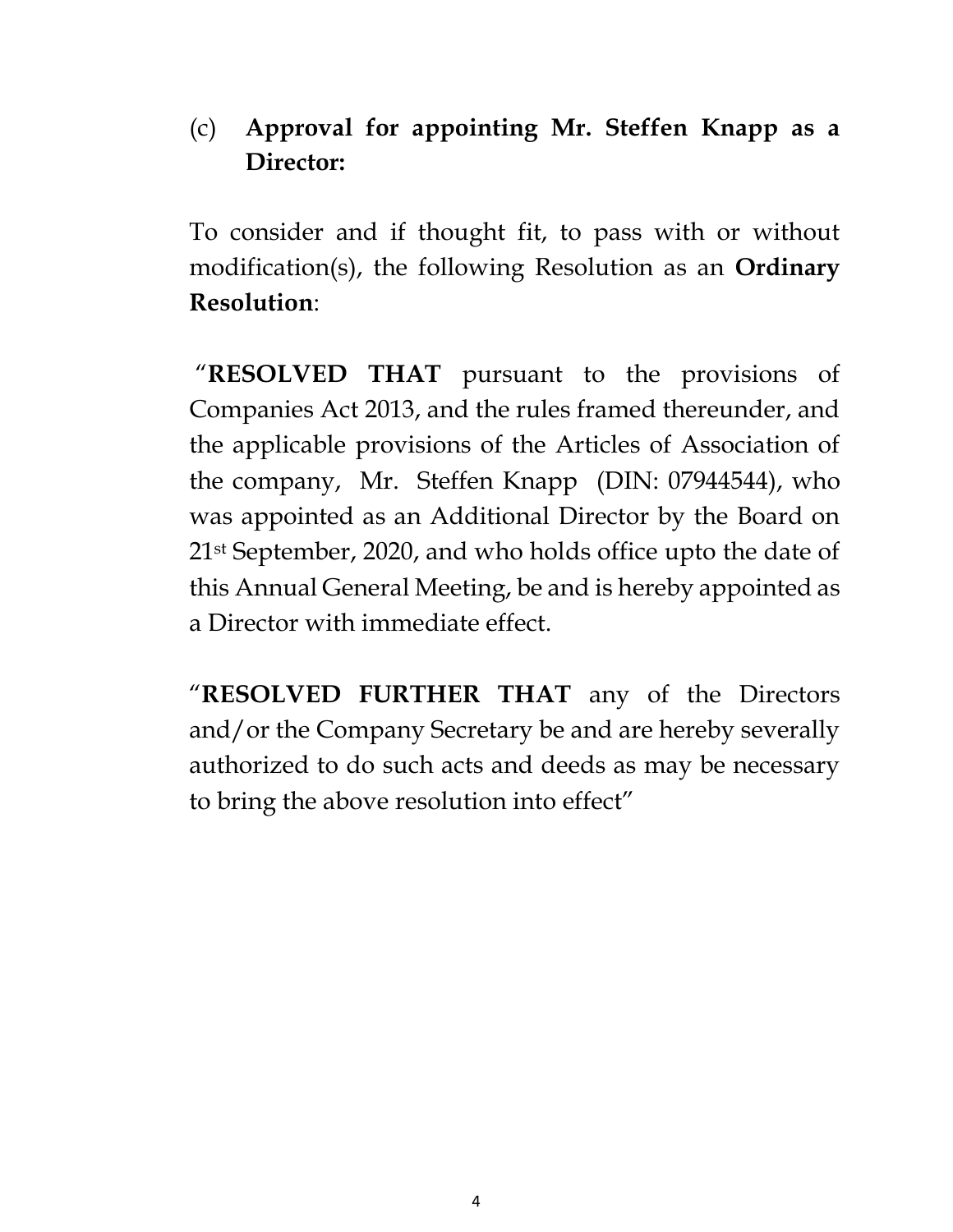### (d) **Approval for appointing Mr. Zachary Hollis as a Director:**

To consider and if thought fit, to pass with or without modification(s), the following Resolution as an **Ordinary Resolution**:

"**RESOLVED THAT** pursuant to the provisions of Companies Act 2013, and the rules framed thereunder, and the applicable provisions of the Articles of Association of the company, Mr. Zachary Hollis (DIN: 08361949), who was appointed as an Additional Director by the Board on 21st September, 2020, and who holds office up to the date of this Annual General Meeting, be and is hereby appointed as a Director with immediate effect.

"**RESOLVED FURTHER THAT** any of the Directors and/or the Company Secretary be and are hereby severally authorized to do such acts and deeds as may be deemed necessary to bring the above resolution into effect"

### (e)**Approval for appointing Mr. Jan Frydrych as a Director:**

To consider and if thought fit, to pass with or without modification(s), the following Resolution as an **Ordinary Resolution**: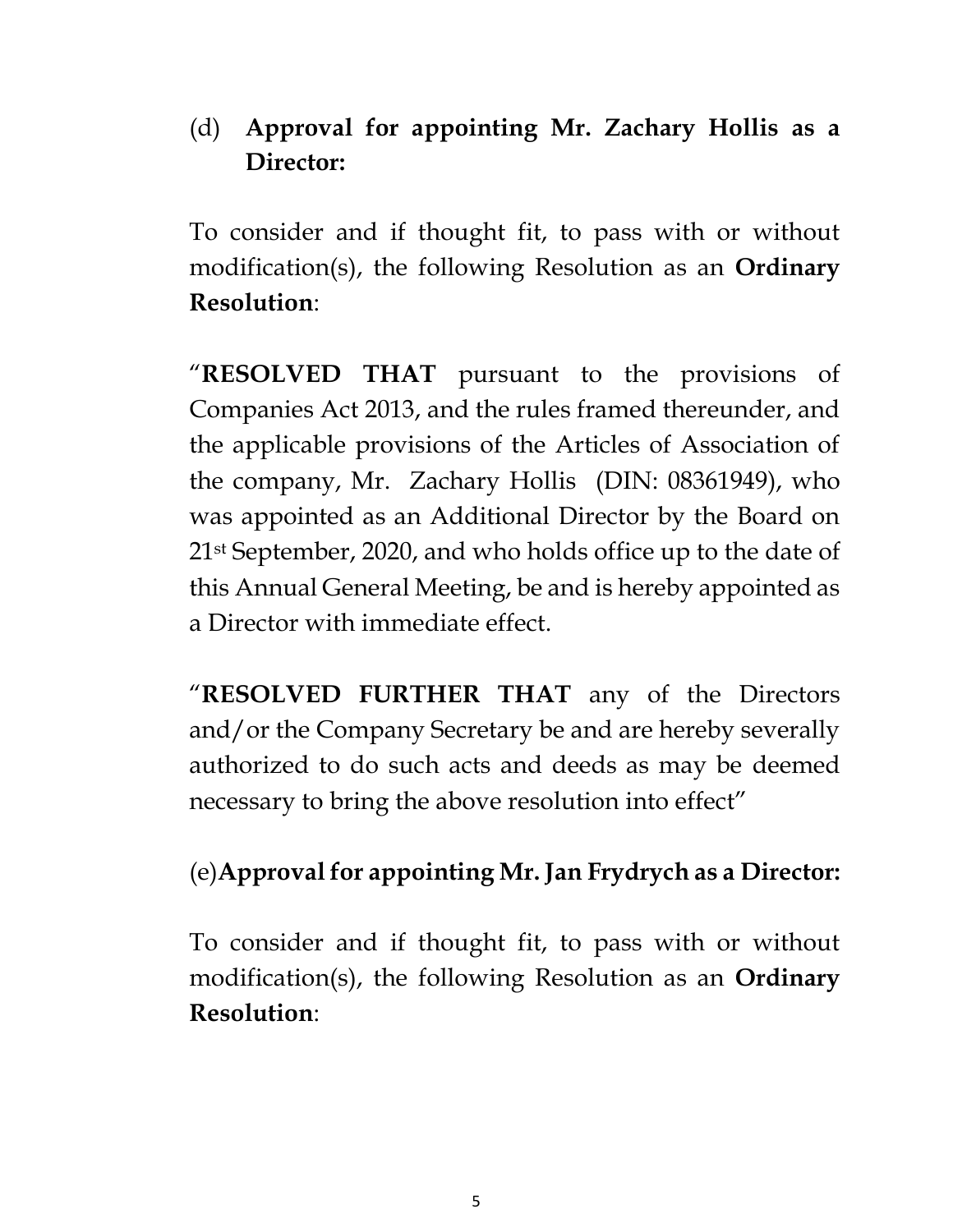"**RESOLVED THAT** pursuant to the provisions of section 152 of the Companies Act, 2013, and the rules framed thereunder and other applicable provisions of the said Act, and/or any amendment or re-enactment thereof, as applicable, and the provisions of the Articles of Association of the company, and such other approvals as may be necessary and applicable, the consent of the members of the company be and is hereby accorded for approval to the appointment of Mr. Jan Frydrych [DIN 08389430] as a Director of the Company with immediate effect.

**RESOLVED FURTHER THAT** any of the Directors and/or the Company Secretary be and are hereby severally authorized to do such acts and deeds as may be necessary to bring the above resolution into effect"

# **3. ADOPTION OF NEW SET OF MEMORANDUM OF ASSOCIATION IN ALIGNMENT WITH PROVISIONS OF COMPANIES ACT,2013:**

To consider and if thought fit, to pass with or without modification(s), the following resolution as a **Special Resolution:**

"**RESOLVED THAT** pursuant to the provisions of section 4 and section 13 of the Companies Act, 2013, and other applicable provisions read with the rules and regulations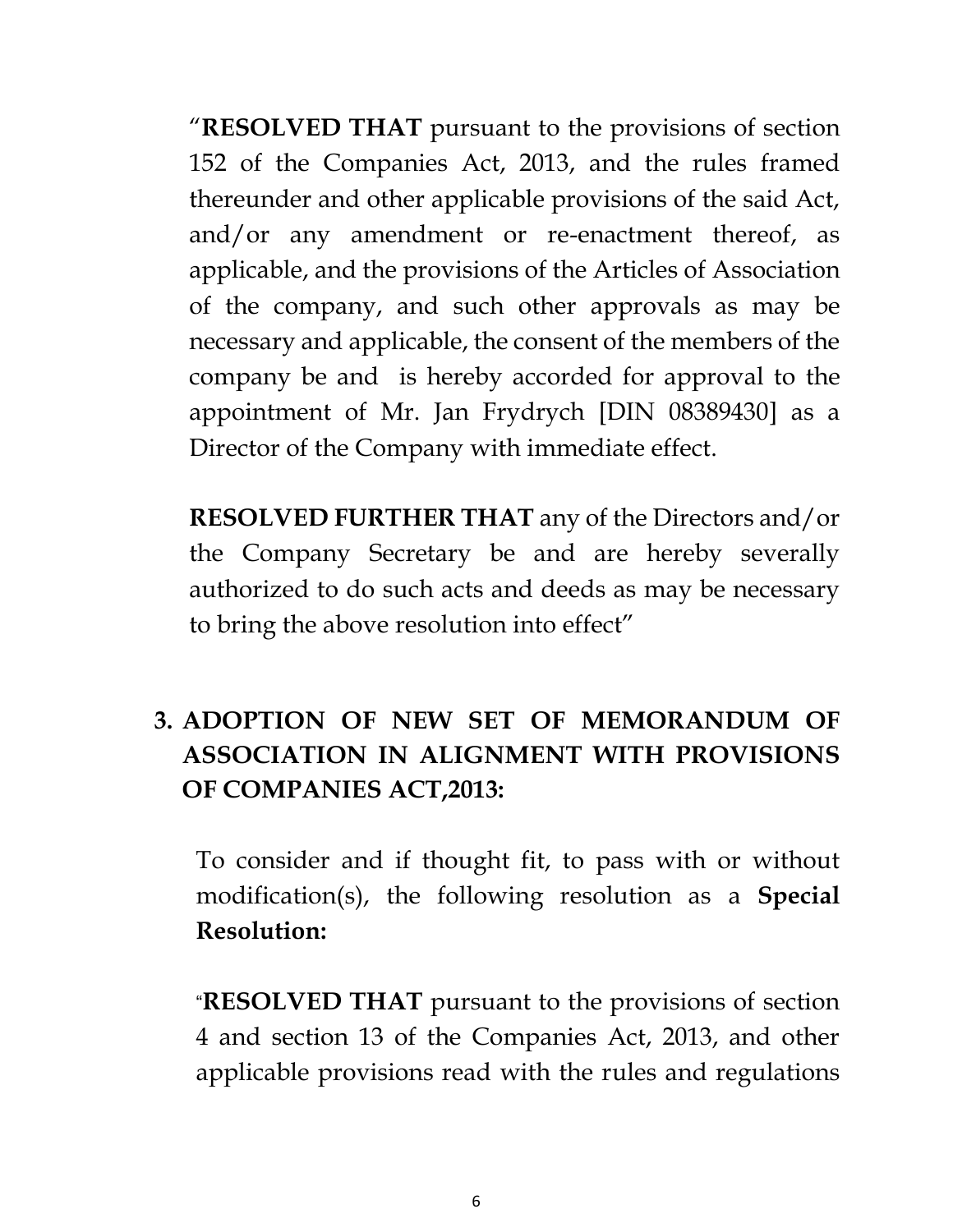made thereunder including any amendment, re-enactment or statutory modification thereof, approval of the members be and is hereby accorded to amend the Memorandum of Association of the Company as per the draft circulated with the notice of this meeting with respect to the Objects clause (Clause III), Capital Clause [Clause V] of the Memorandum of Association of the Company and such other amendments as were required to be incorporated in order to align the Memorandum of Association with the provisions of the Companies Act, 2013, and the new set of Memorandum of Association be and is hereby approved and adopted in substitution for and to the exclusion, of the existing Memorandum of Association of the Company.

**RESOLVED FURTHER THAT** Mr. Anoop Pillai, Company Secretary and any other directors of the Company be and are hereby severally authorized to settle any question, difficulty or doubt, that may arise in giving effect to this resolution and to do all such acts, deeds, matters and things, including delegate such authority, as may be considered necessary, proper or expedient in order to give effect to the above resolution.

**RESOLVED FURTHER THAT** Mr. Anoop Pillai, Company Secretary and any other directors of the Company, be and are hereby severally authorized to do all such acts, deeds, matters and things and to sign all such other documents, in each case, as they or any of them may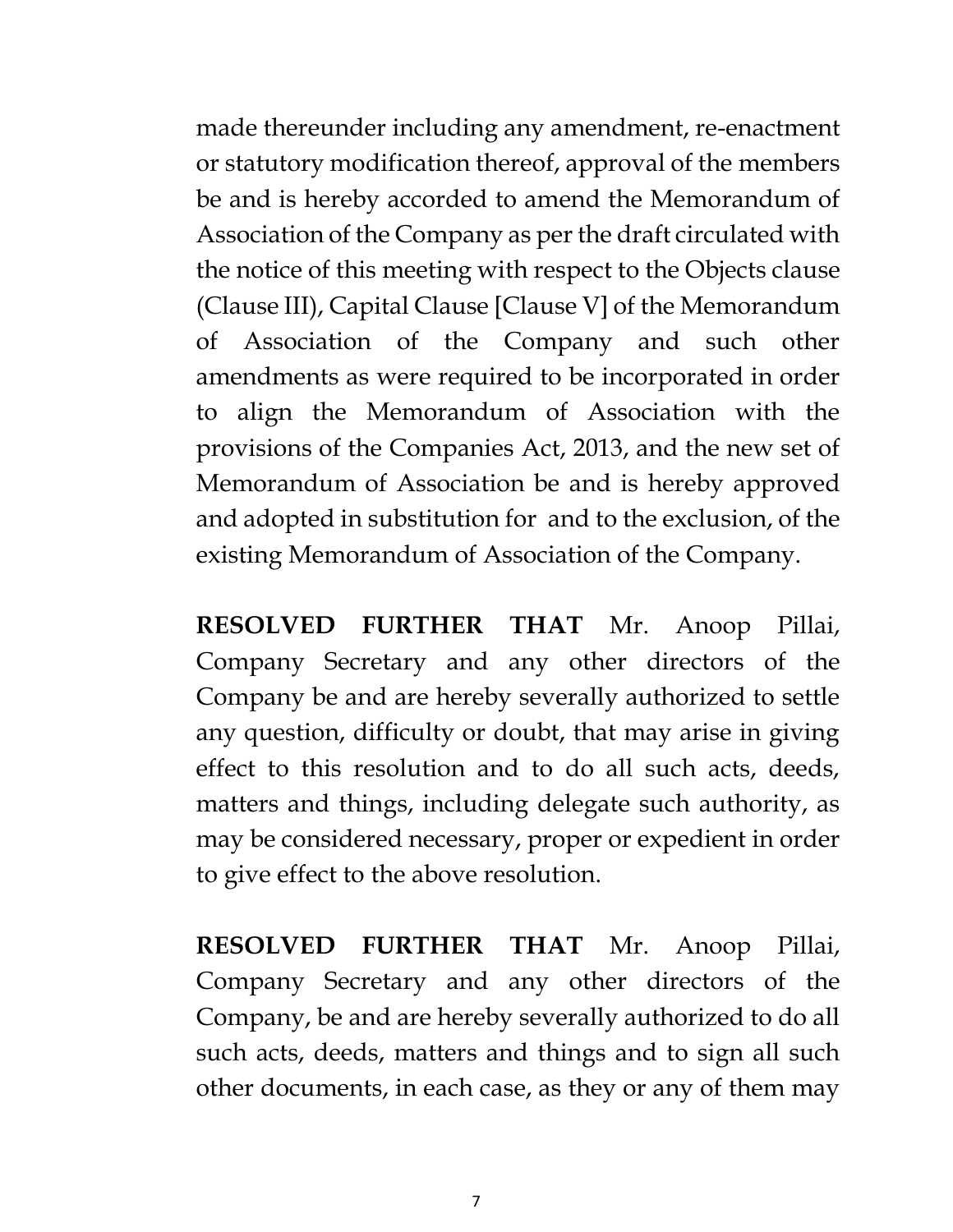deem necessary, proper or desirable (including without limitation making the appropriate e-filings with the Registrar of Companies, Maharashtra/ Ministry of Corporate Affairs), in connection with the amendment of Memorandum of Association of the Company, as approved by the Board and the members of the Company and/ or generally to give effect to the foregoing resolutions.

**RESOLVED FURTHER THAT** Mr. Anoop Pillai, the Company Secretary of the Company, be and is hereby authorised to issue/ provide certified true copies of this resolution."

# **4. ADOPTION OF NEW SET OF ARTICLES OF ASSIOCIATION IN ALIGNMENT WITH PROVISIONS OF COMPANIES ACT, 2013:**

To consider and if thought fit, to pass with or without modification(s), the following resolution as a **Special Resolution:**

"**RESOLVED THAT** pursuant to the provisions of section 5 and 14 of the Companies Act, 2013, and other applicable provisions read with the rules and regulations made there under including any amendment, re-enactment or statutory modification thereof, the new set of Articles of Association (as circulated along with notice of this meeting)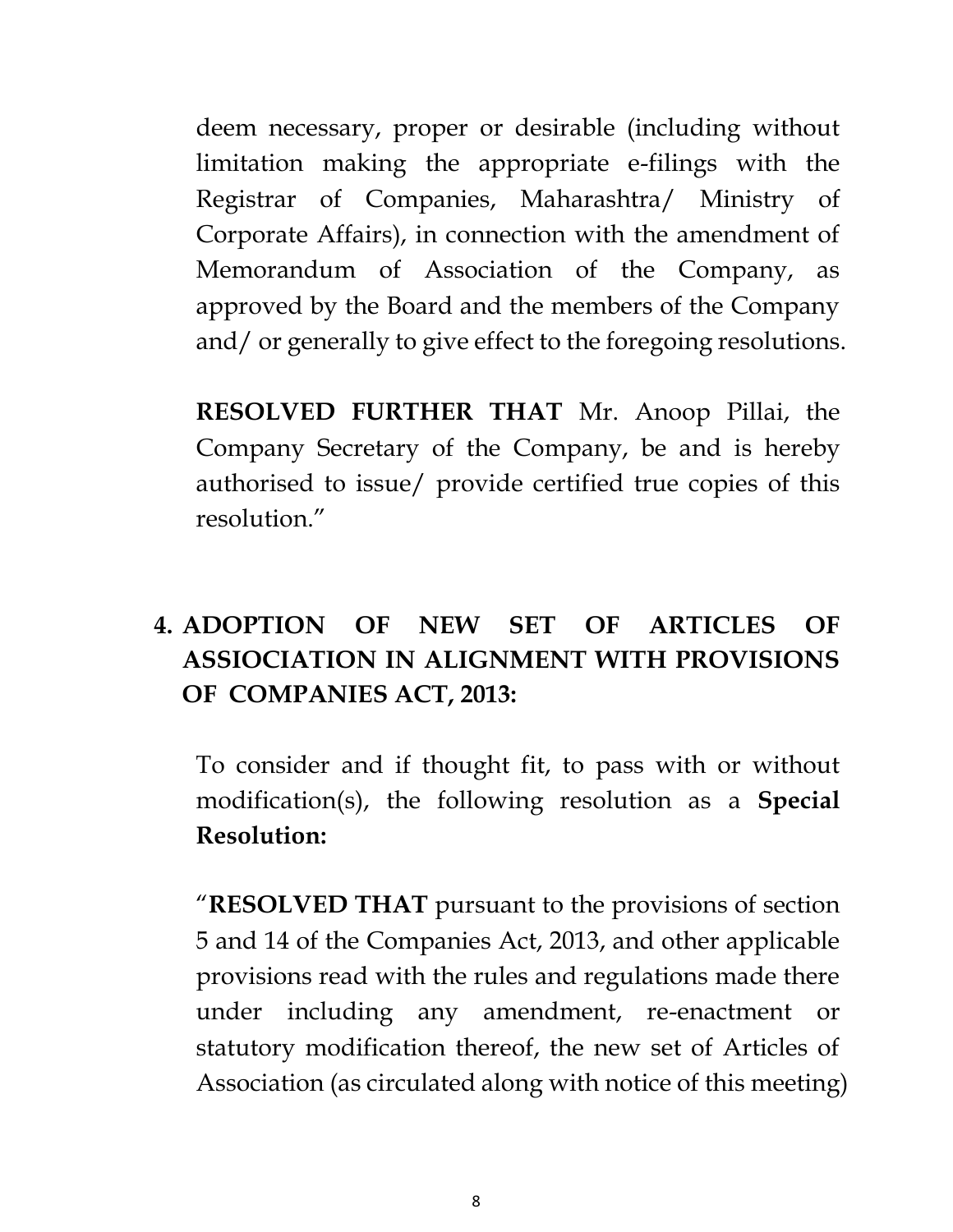be and are hereby approved and adopted in substitution for, and to the exclusion, of the existing Articles of Association of the Company.

**RESOLVED FURTHER THAT** Mr. Anoop Pillai, Company Secretary and any other directors of the Company be and are hereby severally authorized to settle any question, difficulty or doubt, that may arise in giving effect to this resolution and to do all such acts, deeds, matters and things, including delegate such authority, as may be considered necessary, proper or expedient in order to give effect to the above resolution.

**RESOLVED FURTHER THAT** Mr. Anoop Pillai, Company Secretary and any other directors of the Company, be and are hereby severally authorized to do all such acts, deeds, matters and things and to sign all such other documents, in each case, as they or any of them may deem necessary, proper or desirable (including without limitation making the appropriate e-filings with the Registrar of Companies, Maharashtra/ Ministry of Corporate Affairs), in connection with the adoption of the new set of Articles of Association of the Company, as approved by the Board and the members of the Company and/ or generally to give effect to the foregoing resolutions.

**RESOLVED FURTHER THAT** Mr. Anoop Pillai, the Company Secretary of the Company, be and is hereby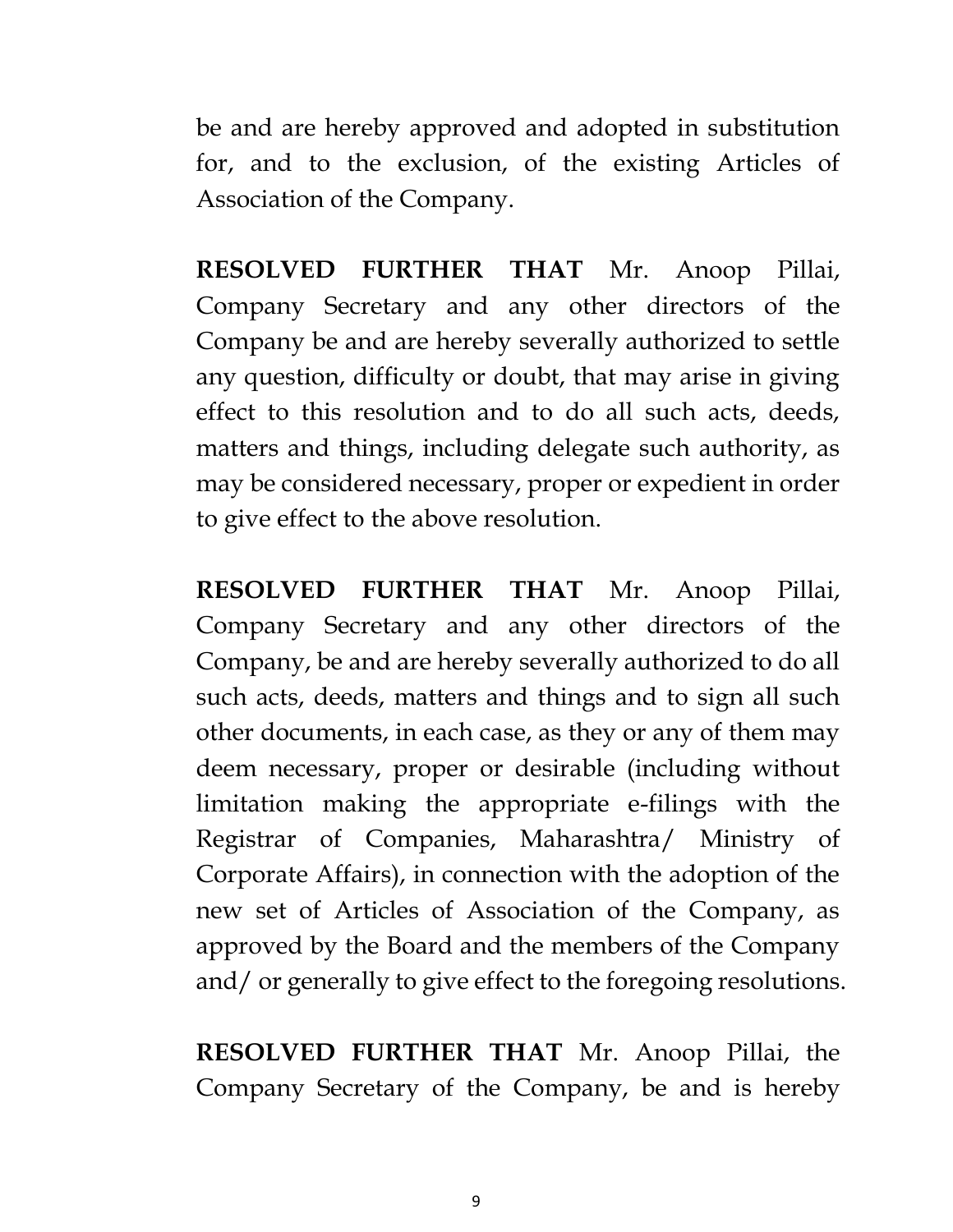authorised to issue/ provide certified true copies of this resolution.

# 5. **ADOPTION OF NEW SET OF RULES OF PROCEDURE FOR THE COMPANY**:

To consider and if thought fit, to pass with or without modification(s), the following Resolution as an **Ordinary Resolution**:

"**RESOLVED THAT** the new set of Rules of Procedure/Standing Orders (as circulated along with notice of this meeting) be and is hereby approved and adopted in substitution for, and to the exclusion, of the Standing Orders dated 9th July, 2014, of the Company.

**RESOLVED FURTHER THAT** Mr. Anoop Pillai, Company Secretary and any other directors of the Company be and are hereby severally authorized to settle any question, difficulty or doubt, that may arise in giving effect to this resolution and to do all such acts, deeds, matters and things, including delegate such authority, as may be considered necessary, proper or expedient in order to give effect to the above resolution."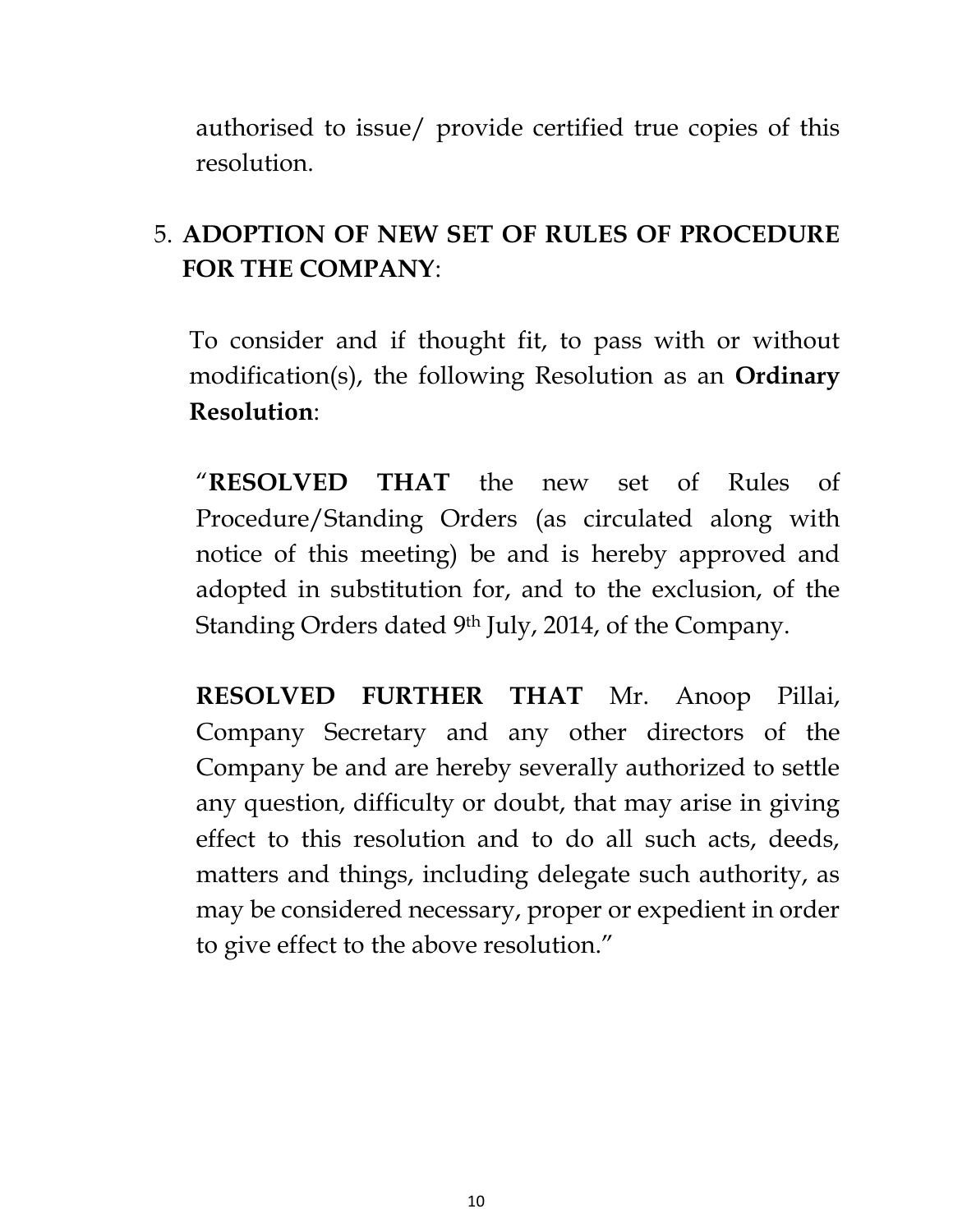#### By Order of the Board of Directors **For SKODA AUTO Volkswagen India Private Limited (formerly known as Volkswagen India Private Limited)**

 $Sd$  /-**Anoopkumar Pillai** Company Secretary anoopkumar.pillai@skoda-vw.co.in FCS 3620

Place: Pune Date: 21.09.2020

#### **NOTES:**

- 1. The Explanatory Statement, pursuant to Section 102 of the Companies Act, 2013 in respect of the business under Item Nos. 2 to 4 above is annexed hereto.
- 2. A MEMBER ENTITLED TO ATTEND AND VOTE IS ENTITLED TO APPOINT A PROXY TO ATTEND AND VOTE INSTEAD OF HIMSELF AND A PROXY NEED NOT BE A MEMBER OF THECOMPANY. The instrument appointing a proxy, to be effective, should however, be deposited at the Registered Office of the Company not less than 48 (forty-eight) hours before the commencement of the Meeting. A person can act as a proxy on behalf of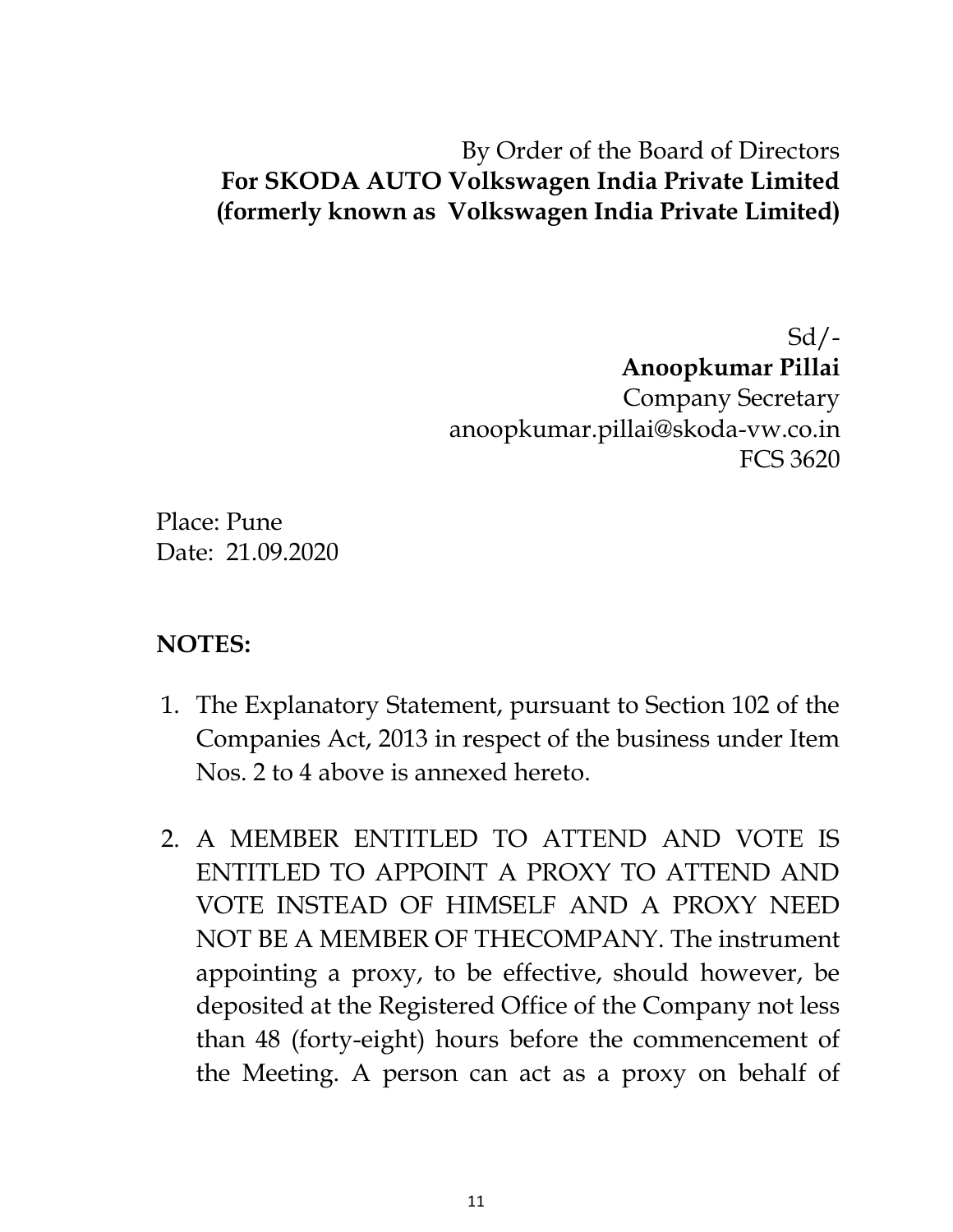Members not exceeding 50 and holding in the aggregate not more than ten percent of the total share capital of the Company carrying voting rights. A Member holding more than ten percent of total share capital of the Company carrying voting rights may appoint a single person as proxy and such person shall not act as a proxy for any other person or shareholder.

- 3. Corporate members intending to send their authorized representative to attend the Meeting are requested to send to the Company a certified copy of the Board Resolution authorizing their representative to attend and vote on their behalf at the meeting.
- 4. Members holding shares in physical mode are requested to register their email IDs with the Company and Members are also requested to notify any change in their email ID or bank mandates or address to the Company and always quote their Folio Number in all correspondence with the Company.
- 5. Electronic copy of the Annual Report is being sent to all the Members whose email IDs are registered with the Company for communication purposes unless any Member has requested for a hard copy of the same.
- 6. A Proxy shall not vote except on a poll. During the period beginning 24 hours before the time fixed for the commencement of Meeting and ending with the conclusion of the Meeting, a Member would be entitled to inspect the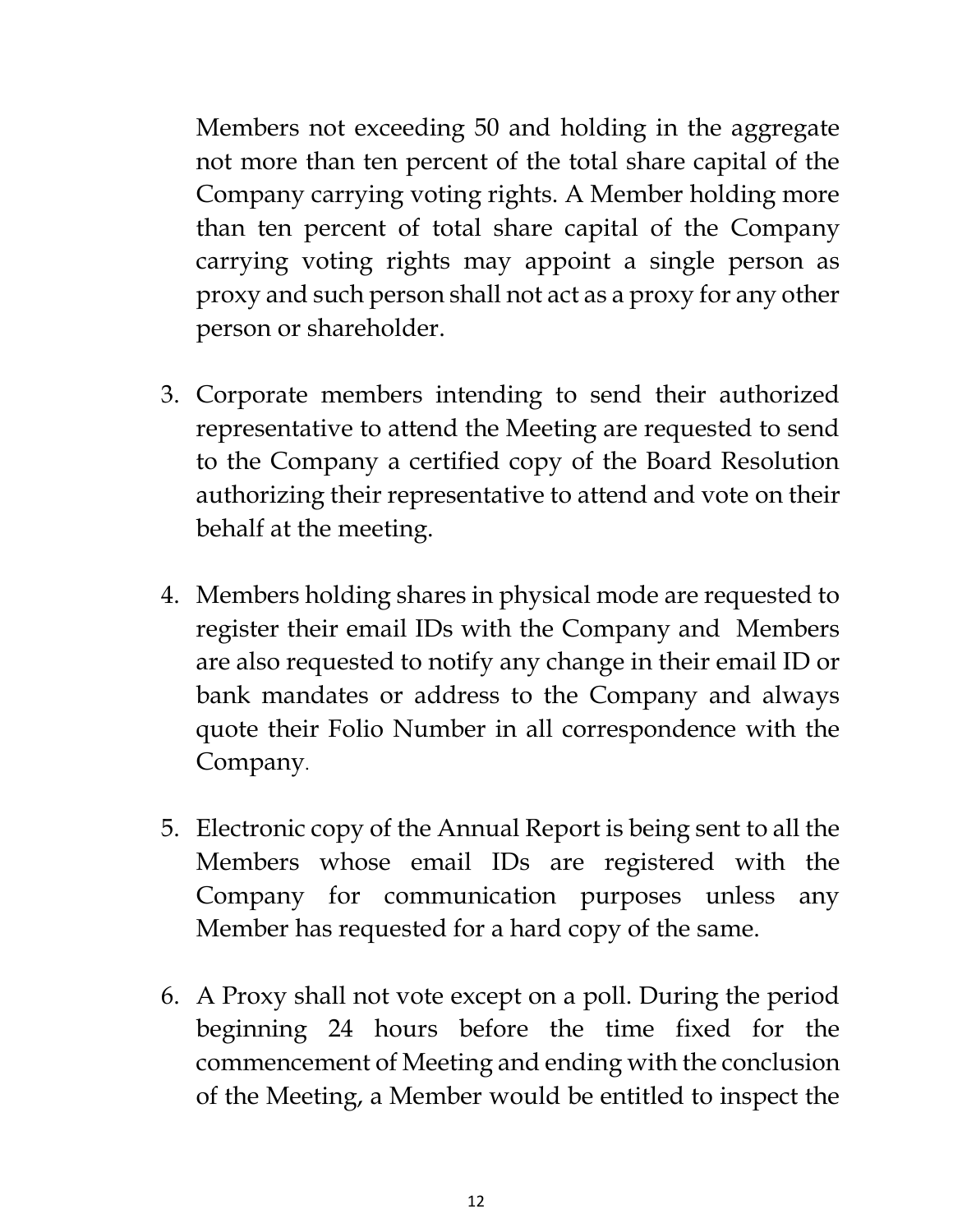proxies lodged at any time during the business hours of the company.

- 7. The Register of Directors and Key Managerial Personnel and their shareholding, maintained under section 170 of the Companies Act, 2013, will be available for inspection by the members at the AGM.
- 8. The Register of Contracts or Arrangements in which Directors are interested, maintained under Section 189 of the Companies Act, 2013, will be available for inspection by the members at the AGM.
- 9. All documents, including financial statements, Copy of Amended Memorandum of Association and Copy of Amended Articles of Association referred to in this Notice, new set of Rules of Procedure will be available for inspection at the Company's registered office during normal business hours (from 09.00 A.M. to 05.00 P.M.) on any working day up to the date of ensuing AGM. The shareholders may also ask for a copy of the documents by sending their request via e-mail on anoopkumar.pillai@skoda-vw.co.in or by post addressed to Mr. Anoopkumar Pillai, Company Secretary.
- 10.Electronic copy of the Financial Statement alongwith the Directors' report and Auditors' Report is being sent to all the Members unless a Member has requested for a hard copy. If a Member desires to get a hard copy of the same then the Member shall send a request to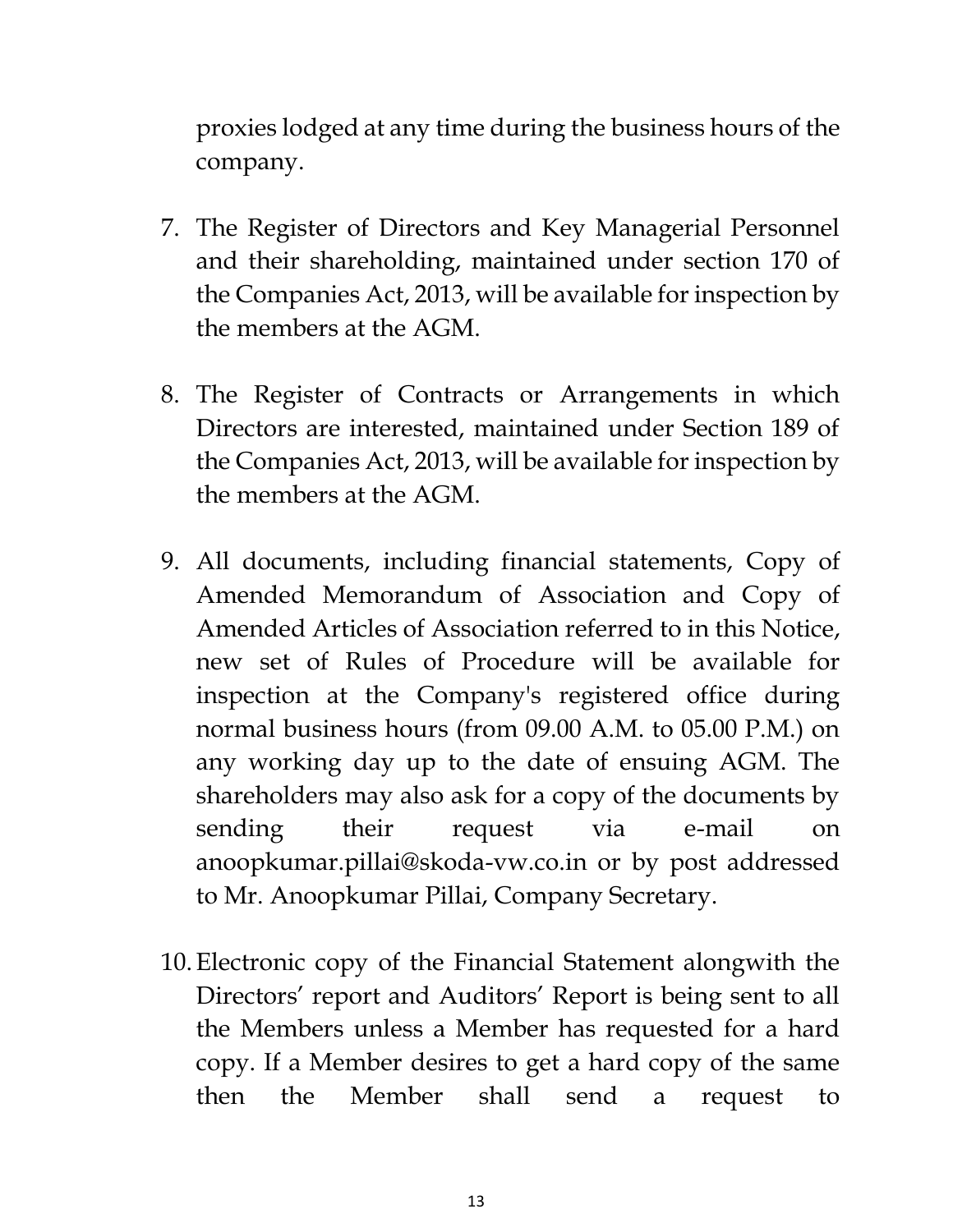anoopkumar.pillai@skoda-vw.co.in or by post addressed to Mr. Anoop Pillai, Company Secretary.

11. None of the Directors except Mr. Stanislav Chromec, Mr. Axel Shroeder, Mr. Jan Frydrych, Mr. Steffen Knapp, Mr. Zachary Hollis, and their relatives are interested directly or indirectly in the aforesaid resolution.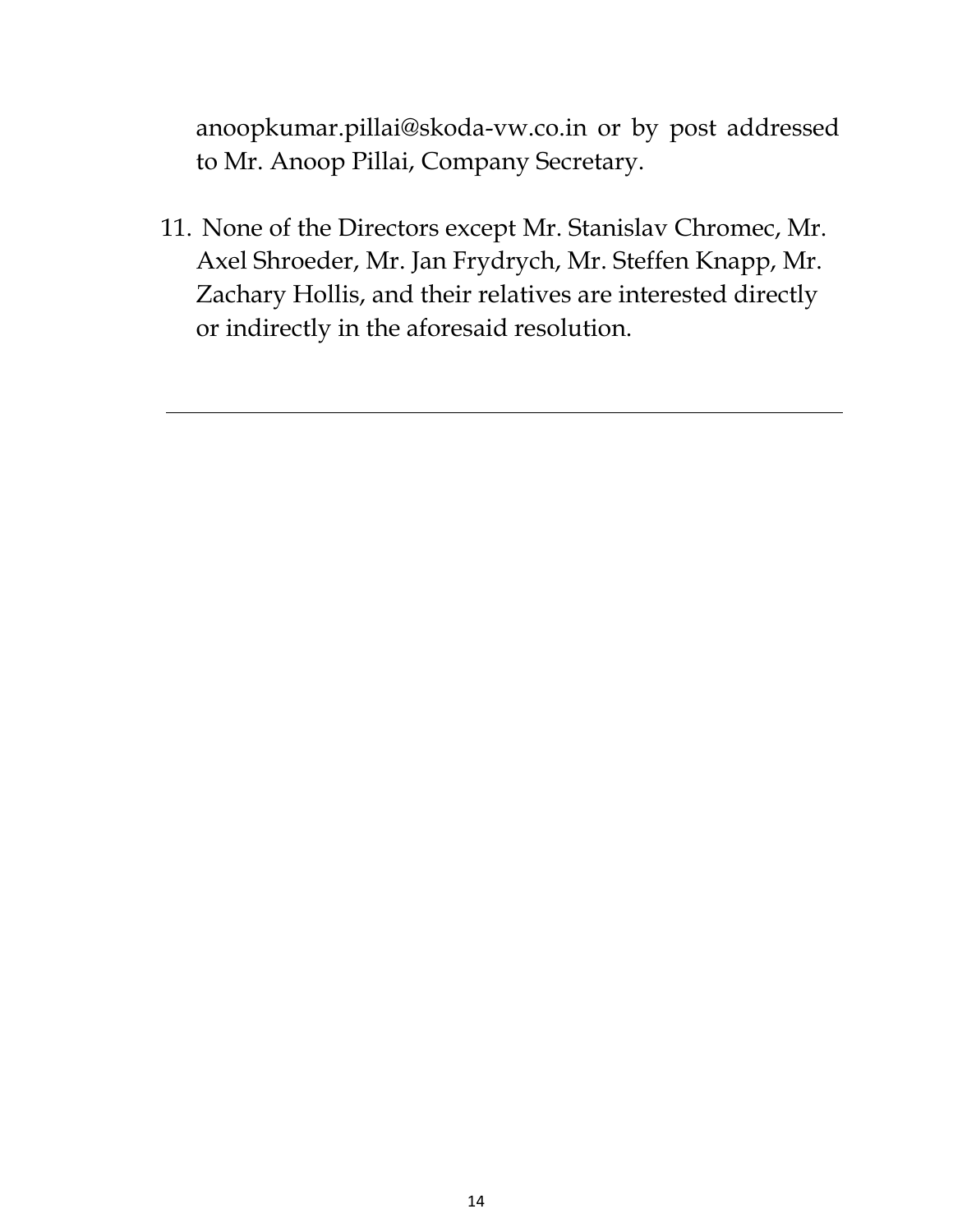## **EXPLANATORY STATEMENT:**

Annexed to the notice convening the Thirteenth Annual General Meeting to be held on 30<sup>th</sup> September 2020.

### **Item no.2(a):**

The Board of Directors in their meeting held on 21.09.2020 had appointed Mr. Axel Schroeder as an Additional Director, in view of which his term would be valid until the conclusion of this Annual General meeting.

Mr. Axel Schroeder is working as 'Head of Sales Overseas V3' in Skoda auto a.s. Mlada Boleslav, currently, and it will be advantageous for the company to continue to avail his services as a Non Executive Board member of the company.

None of the Directors or Key Managerial Personnel of the Company and their relatives except Mr. Axel Schroeder are in any way concerned or interested financially or otherwise in the Resolution. The Board of Directors recommends the Ordinary Resolution set out at Item No. 2(a) of the accompanying Notice for approval of the Members.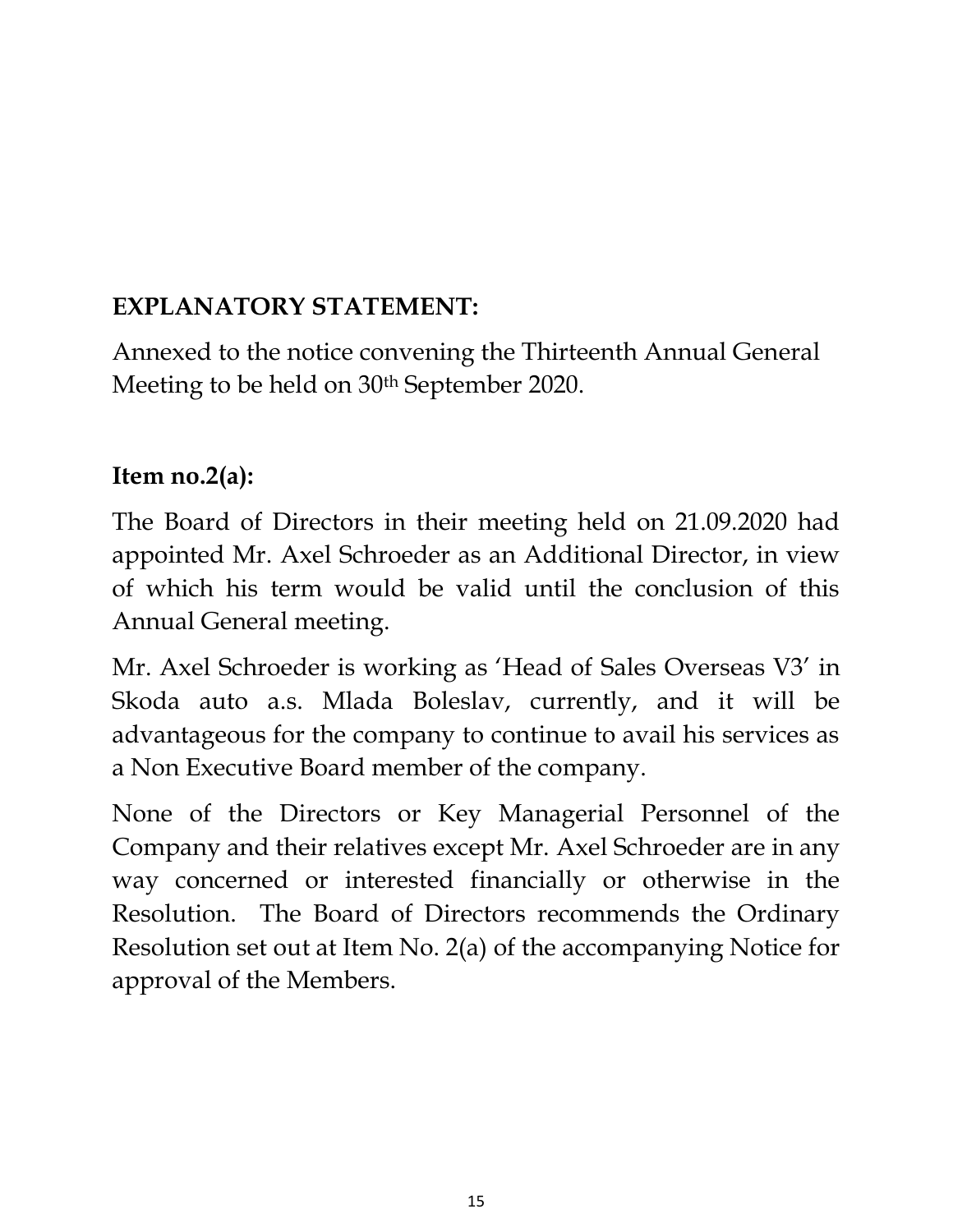## **Item no.2(b):**

The Board of Directors in their meeting held on 21.09.2020 had appointed Mr. Stanislav Chromec as an Additional Director, in view of which his term would be valid until the conclusion of this Annual General meeting.

Mr. Stanislav Chromec is working as 'Head of Sales Controlling (FCV)' in Skoda auto a.s. currently, and it will be advantageous for the company to continue to avail his services as a Non Executive Board member of the company.

None of the Directors or Key Managerial Personnel of the Company and their relatives except Mr. Stanislav Chromec are in any way concerned or interested financially or otherwise in the Resolution. The Board of Directors recommends the Ordinary Resolution set out at Item No. 2(b) of the accompanying Notice for approval of the Members.

# **Item no.2(c):**

The Board of Directors in their meeting held on 21.09.2020 had appointed Mr. Steffen Knapp as an Additional Director, in view of which his term would be valid until the conclusion of this Annual General meeting.

Mr. Steffen Knapp is working as the Brand Director for Volkswagen Passenger cars currently, and it will be advantageous for the company to continue to avail his services as an Executive Board member of the company. Hitherto Mr. Knapp was the Brand Director for Volkswagen Passenger cars in the erstwhile Volkswagen Group Sales India Pvt.Ltd. which got amalgamated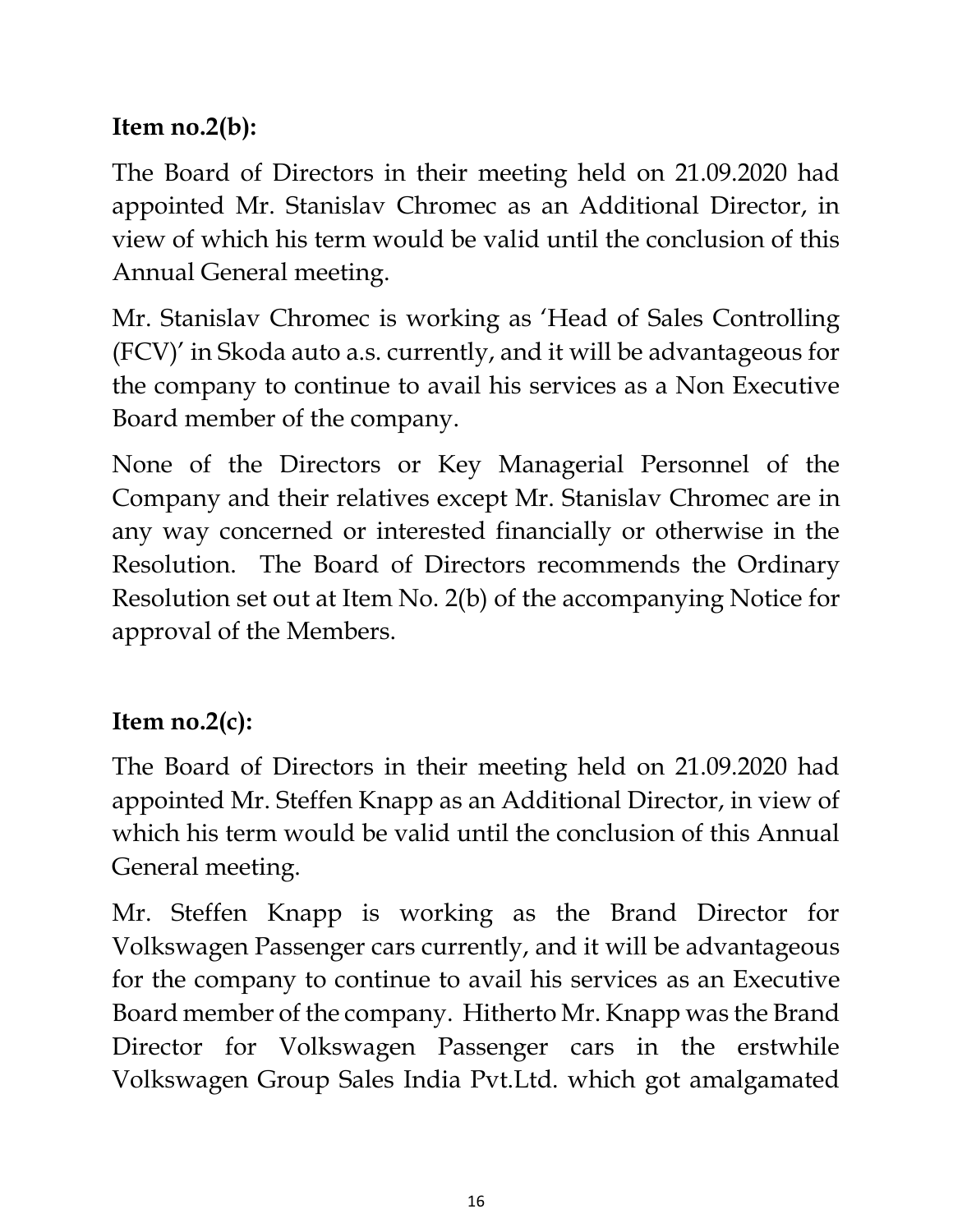with the company pursuant to an order dated 5.09.2019 passed by the Hon'ble National Company Law Tribunal, Mumbai. Mr. Knapp has been doing a splendid job in promoting the sales of Volkswagen cars and it will be advantageous to appoint him on the Board of the company.

None of the Directors or Key Managerial Personnel of the Company and their relatives except Mr. Steffen Knapp are in any way concerned or interested financially or otherwise in the Resolution. The Board of Directors recommends the Ordinary Resolution set out at Item No. 2(c) of the accompanying Notice for approval of the Members.

## **Item no.2(d):**

The Board of Directors in their meeting held on 21.09.2020 had appointed Mr. Zachary Hollis as an Additional Director, in view of which his term would be valid until the conclusion of this Annual General meeting.

Mr. Zachary Hollis is working as the Brand Director for Skoda cars currently, and it will be advantageous for the company to continue to avail his services as an Executive Board member of the company. Hitherto Mr. Hollis was the Brand Director for Skoda cars in the erstwhile Skoda Auto India Pvt.Ltd. which got amalgamated with the company pursuant to an order dated 5.09.2019 passed by the Hon'ble National Company Law Tribunal, Mumbai. Mr. Hollis has been doing a splendid job in promoting the sales of Skoda cars and it will be advantageous to appoint him on the Board of the company.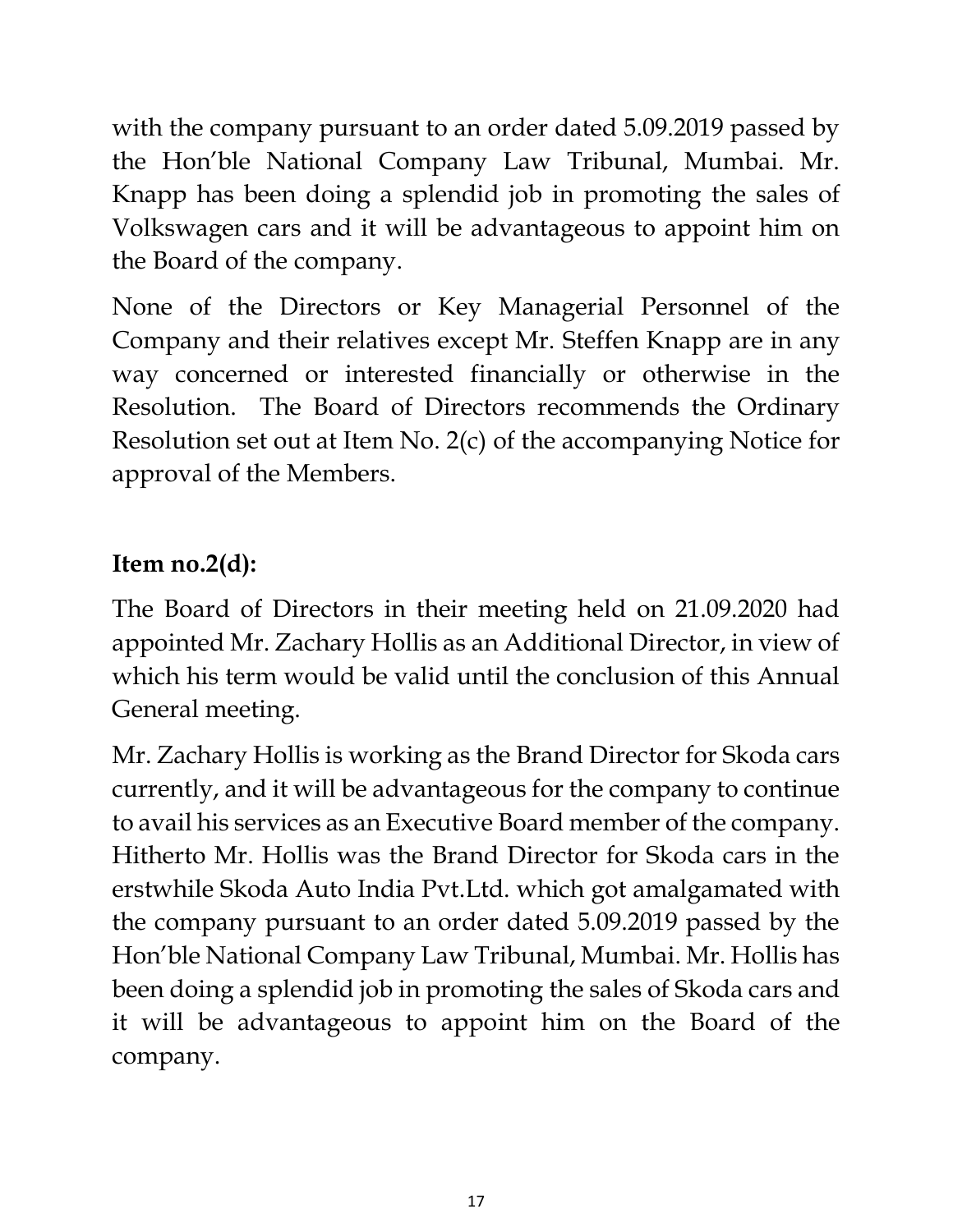None of the Directors or Key Managerial Personnel of the Company and their relatives except Mr. Zachary Hollis are in any way concerned or interested financially or otherwise in the Resolution. The Board of Directors recommends the Ordinary Resolution set out at Item No. 2(d) of the accompanying Notice for approval of the Members.

### **Item no.2(e):**

The tenure of Mr. Jan Frydrych as a Director is valid until 30th September, 2020. Your Board is of the view that it will be advantageous for the company to continue to avail his services as an Executive Board member of the company even after 30.09.2020. Mr. Jan Frydrych has very good knowledge and experience in HR & Administration and has been doing a splendid job in improving the HR Systems and processes in the company.

None of the Directors or Key Managerial Personnel of the Company and their relatives except Mr. Jan Frydrych are in any way concerned or interested financially or otherwise in the Resolution. The Board of Directors recommends the Ordinary Resolution set out at Item No. 2(e) of the accompanying Notice for approval of the Members.

# **Item No.3: MEMORANDUM OF ASSOCIATION**

Upon enactment of the Companies Act, 2013, the Memorandum of Association of the Company were required to be re-aligned as per the provisions of the new Act. Moreover, in view of the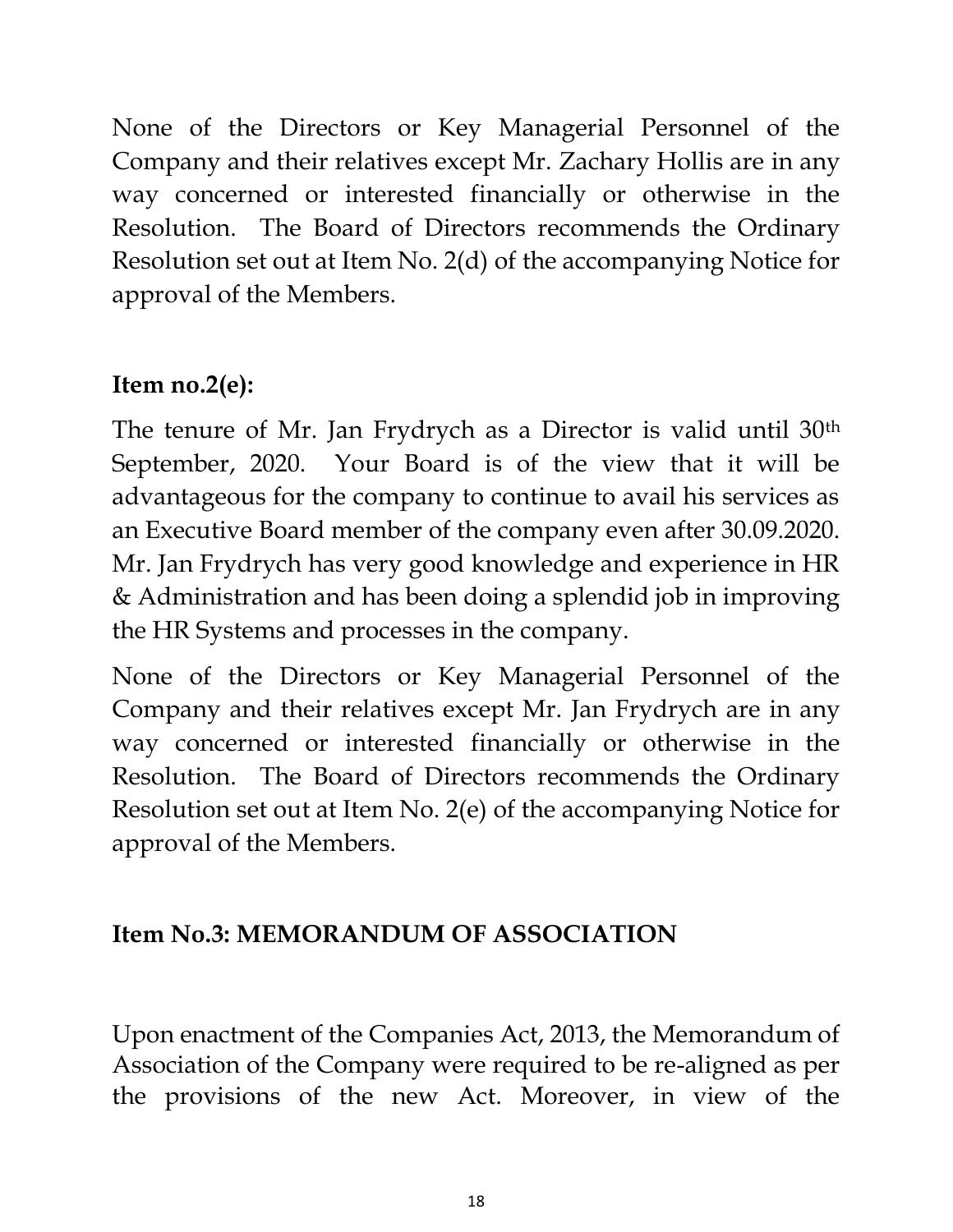amalgamation of Skoda Auto India Pvt.Ltd. and Volkswagen Group Sales India Pvt.Ltd. with the company pursuant to the order passed by National Company Law Tribunal on 5th September, 2019, changes were required to done in certain clauses of the Memorandum of Association of the company in terms of the said order. Further the business of the erstwhile transferor companies need to also reflect in the main objects hence the need for adopting a new set of Memorandum of Association for the company.

Your directors' in its meeting held on 21<sup>st</sup> September, 2020, had approved (subject to the approval of members) the amendment in the Memorandum of Association of the Company with respect to the following:

a.Clause III – (A) Objects of the Company by way of insertion(s)/ deletion(s)/ alteration(s);

b.Clause III – (B) Matters which are necessary for furtherance of the Objects specified.

c.Clause III(C) – Other objects have been deleted;

d.Other amendments required to align the existing memorandum of association with the provisions of the Companies act, 2013, and the rules framed thereunder.

The draft of the amended Memorandum of Association proposed for approval, are circulated along with this notice of the Annual General Meeting and the same is also available for inspection by the shareholders of the Company during normal business hours at the Registered office of the Company and copies thereof shall also be made available during inspection at the Registered Office of the Company and also at the place of the meeting on the meeting day.

In terms of Section 4 and 13 of the Companies Act, 2013, the consent of the Members by way of Special Resolution is required for the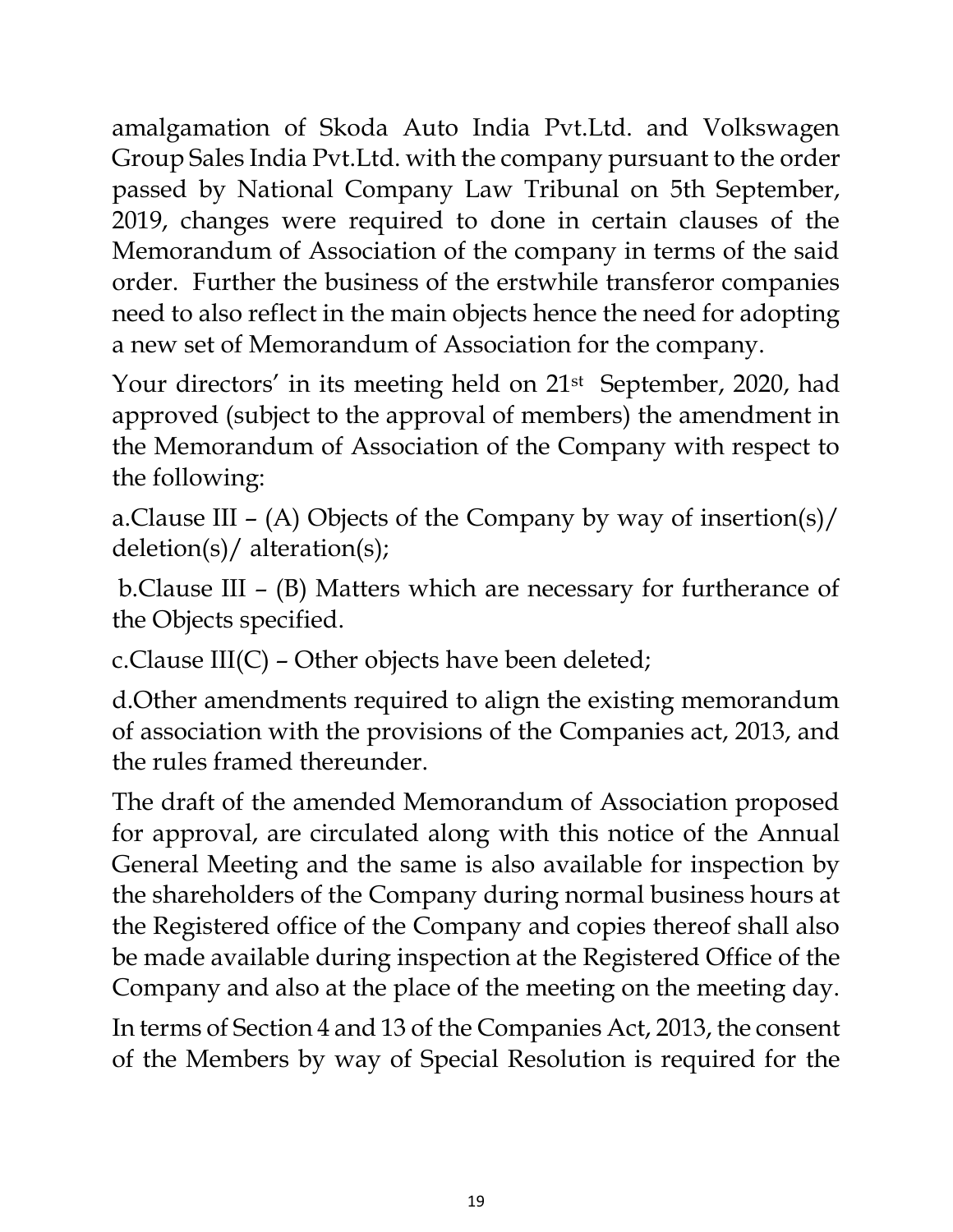proposed amendments in the Memorandum of Association of the Company.

Your Directors recommend passing of this resolution by way of a Special Resolution. None of the directors, KMPs, or their relatives are interested or concerned, financially or otherwise, in the resolution set out at item no. 3.

#### **Item no. 4: NEW SET OF ARTICLES OF ASSOCIATION:**

Upon enactment of the Companies Act, 2013, various provisions of the Companies Act, 1956 have been repealed and in view of the same the Articles of Association of the Company needs to be realigned as per the provisions of the new Act.

The Board of Directors in its meeting held on 21st September, 2020, have decided (subject to the approval of members) to adopt a new set of Articles of Association in place of and to the exclusion of existing Articles of Association of the Company. The draft of the new set of Articles proposed for approval is being circulated along with this notice of the Annual General Meeting and the same is also available for inspection by the shareholders of the Company during normal business hours at the Registered office of the Company and copies thereof shall also be made available for inspection at the Corporate Office of the Company and also at the place of the meeting on the meeting day.

In terms of Section 14 of the Companies Act, 2013, the consent of the Members by way of special resolution is required for adoption of new set of Articles of Association of the Company.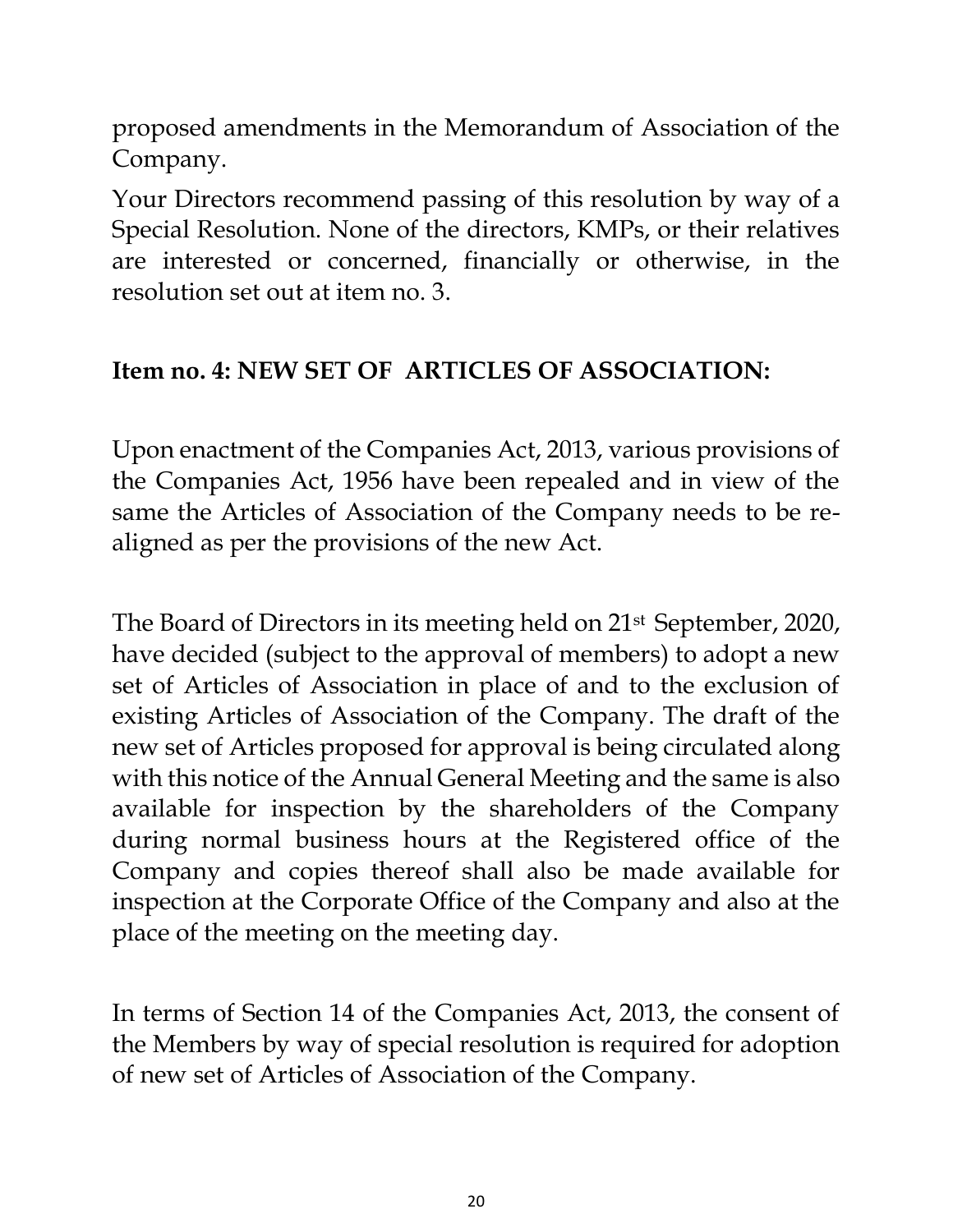Your Directors recommend passing of this resolution by way of a special resolution. None of the directors, KMPs, or their relatives are interested or concerned, financially or otherwise, in the resolution set out at item no. 4.

### **Item no.5: NEW SET OF RULES OF PROCEDURE/STANDING ORDERS:**

The Board of Directors in their meeting held on 9.07.2014 had adopted Standing Orders to prescribe the rules of procedure for various topics including functioning of Board members, the ambit of their powers, the matters where shareholders' approval will be necessary etc. With the merger of Skoda Auto India Pvt.Ltd. and Volkswagen Group Sales India Pvt.Ltd. with the company it is proposed to amend the said Standing Orders, especially in view of the change in shareholding pattern post merger, and incorporate therein provisions which are necessary in the interest of the shareholders of the company. A copy of the new Rules of Procedure is available for inspection by members at the registered office of the company on any working day for kind perusal of members.

Some of the main highlights of the Rules of Procedure are as under:-

- a. The Non-Executive Directors shall not be regarded as being in charge of or responsible for the conduct or management of the Company.
- b. Quorum for Board meetings:

Minimum 3 Executive Directors plus atleast one Non Executive Director. If there are no Executive Directors then